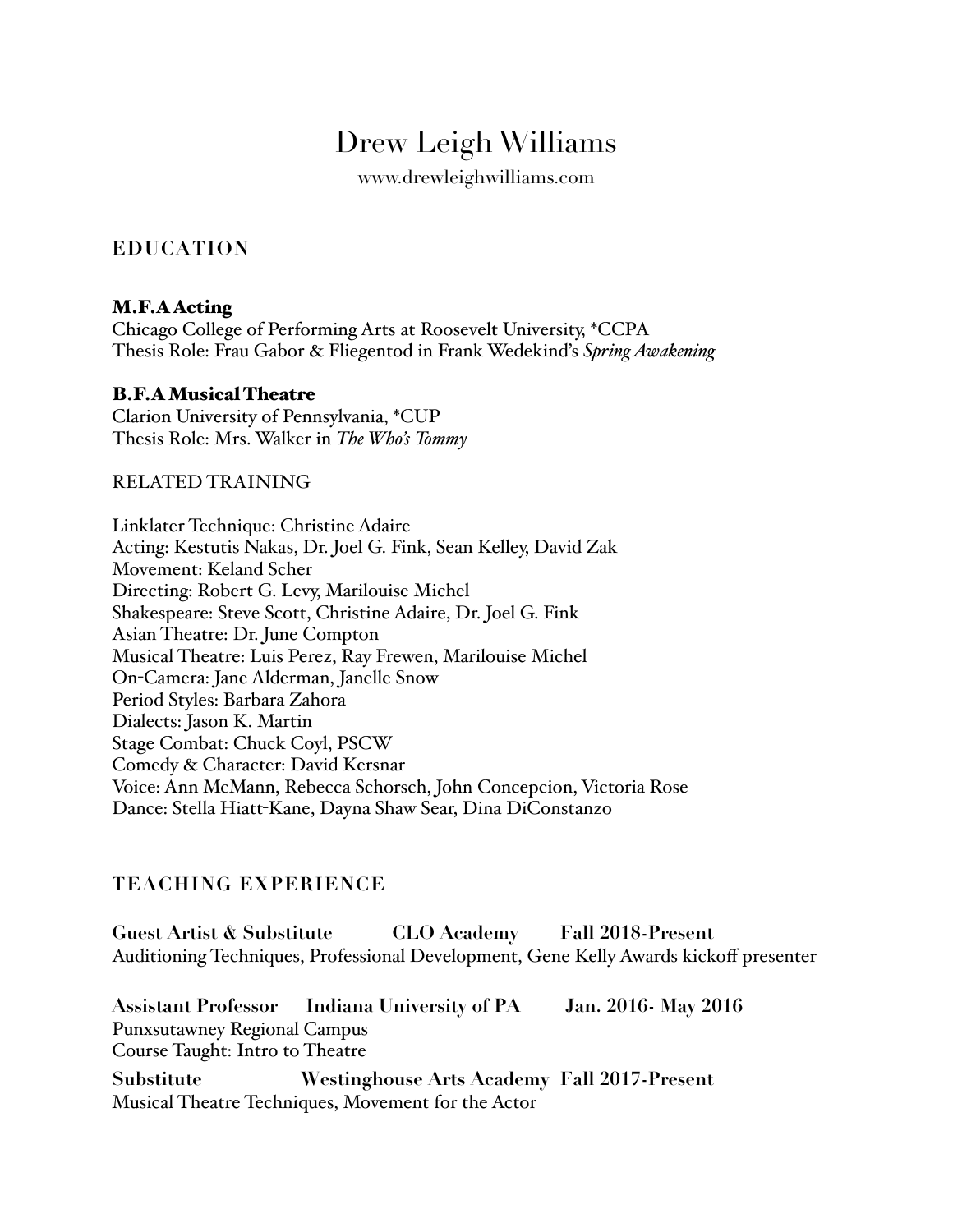**Workshop Creator & Presenter Jan 4-7, 2017**

Presented "Auditioning for the Musical Theatre" for the Kennedy Center American College Theatre Festival, Region II, at Montclair State University, a workshop focusing on how to present your best self in only 1-2 minutes.

**Instructor Clarion University of PA Aug. 2013-July 2017, Fall '18 & '20** Courses Taught: Movement for the Actor, Special Topics: Creative. Collaborative. Clarion., Intro to Theatre: lecture & online, Dance I, Musical Theatre Dance Tech I, II & III, Theatrical Performance, and direct/choreograph main stage and summer productions.

#### **Workshop Creator & Presenter Jan 2-6, 2015**

Presented "Physical Theatre Pushes Boundaries" for the Kennedy Center American College Theatre Festival, Region II, at Cleveland State University, a workshop centered in uninhibited movement, ensemble and voice work to story tell, sans text.

# **Director of Performing Arts Camp Tioga June-Aug. 2014**

Developed flexible curriculum to introduce and retain interest in the theatre arts to over 300 campers.

-Drama electives and activities: improvisation, basic acting, musical theatre techniques, Shakespeare, creative movement, physical comedy & clowning, stage makeup, mask-making, private voice & piano and stage combat.

-Duties: creating, directing and choreographing productions, recruiting staff and assigning specialists to teach various disciplines, stage managing and organizing all performance events.

Auditioned campers & staff throughout summer to result in 8, total productions.

**Theatrical Coach Sept. 2012-Present** Acting & Vocal coaching: Clients seek services for audition and role-preparation. Lessons and appointments are held in-person or via Skype:

"Clear. Comfortable. And Extremely Effective. Drew is a true blessing of a vocal coach. She most recently coached me for an invited, Broadway audition for *ONCE, THE MUSICAL*. I could hear and feel the positive difference her instruction made - which made me so much more confident, resulting in great feedback from one of the biggest casting agencies in New York. She is my first choice when it comes to vocal coaching." - Josh Doucette, AEA

"Working with Drew… to prepare for auditions helped me immensely.

From building my resume, to analyzing and mapping songs and monologues, I was confident in the advice she was giving me. Her ability to take an amateur performer and create an audition-ready artist in a short amount of time resulted in success, and I will be attending AMDA this fall thanks to her coaching and guidance."

- Chara Kirkland, 2nd yr AMDA musical theatre student

"I was preparing for a monologue workshop with Bob Mason, Casting Director of Chicago Shakespeare Theatre. I needed a monologue but I had never done Shakespeare before. I was overwhelmed with the idea of choosing a monologue that fit me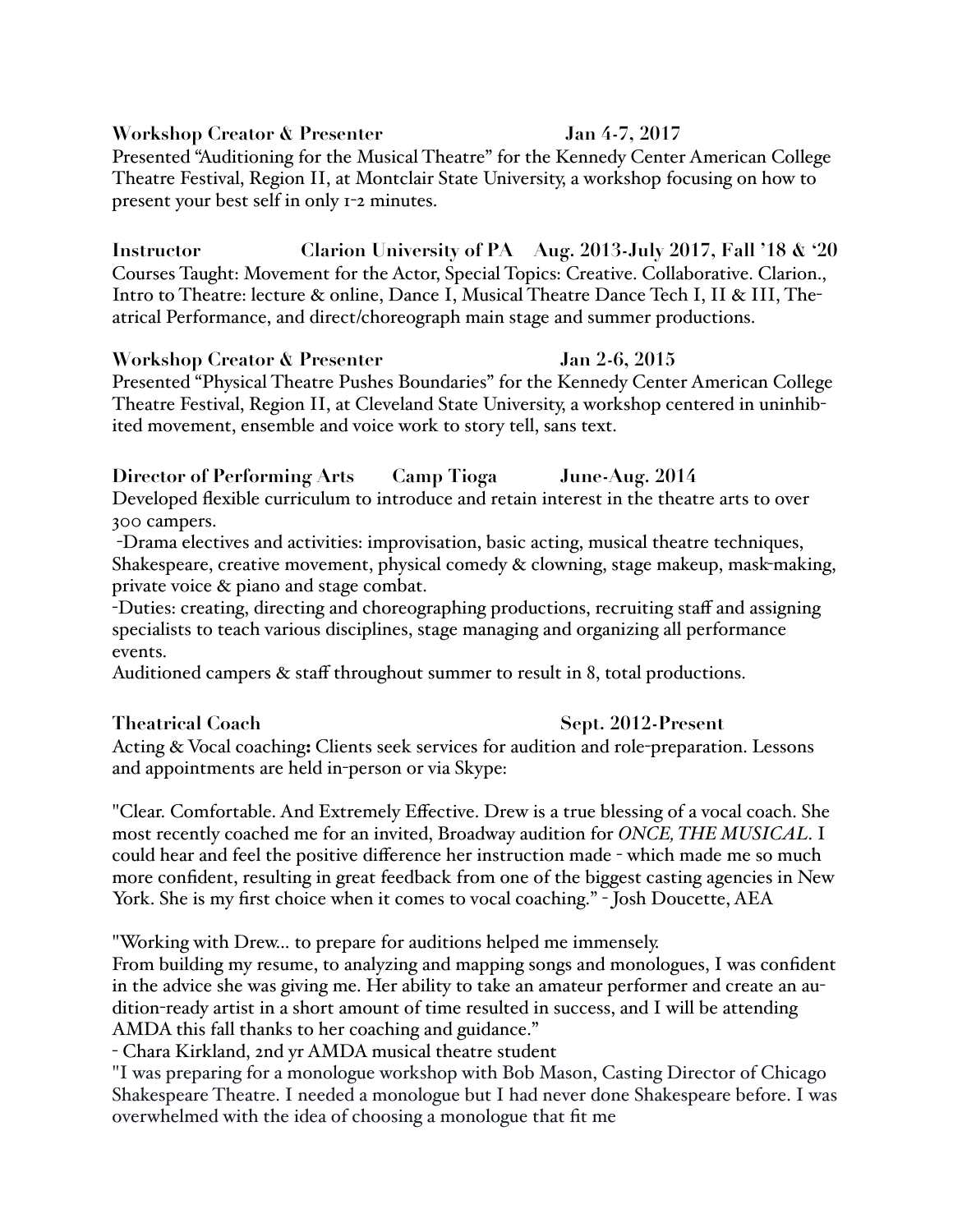but Drew did this for me! She chose a great monologue and gave me lots of tips for learning Shakespeare. With her notes I was able to put together what I needed for the workshop, even without meeting face to face. I felt confident in my performance got a lot out of the advice from Bob thanks to Drew's guidance."

- Annie Snow, Actor, Dancer and Dance Educator

| Head of Theatre Brookville YMCA    | <b>June 2014- July 2015</b> |
|------------------------------------|-----------------------------|
| <b>Clarion Center for the Arts</b> | Jan 2014 - July 2017        |

**Major Play Director/Stage Manager Dec 2012-June 2013** Directed, choreographed, set designed and stage managed Spring Musical for New Cumberland Middle School, PA.

**Director/Stage Crew Advisor Aug 2012-June 2013** Directed, set designed, and advised stage crew of Fall Play and Spring Musical for Susquenita High School, PA.

**Lead Instructor The Little Gym of Glenview June 2010-Aug. 2012** Trained to lesson plan and develop motor skills, through a curriculum-based gymnastics, dance and sports program, in children ages 10 mos-6 yrs.

**Instructor Embassy of Japan at Chicago March 2010** Assisted in Asian Theatre Outreach program with Dr. June Compton of the Chicago College of Performing Arts. Performed a popular Kyogen play and taught a Kyogen tale with script, intonation and choreography to Chicago Public Secondary School students.

**Instructor English-Speaking Union Nov 2008-Nov 2010** Assisted Master Linklater teacher, Christine Adaire at Roosevelt University to develop, revise and instruct an annual, Shakespeare outreach seminar for Chicago Public Secondary Schools. Performed Adaire's *Actor Clues in Shakespeare* and taught English and Drama teachers analyzation & preparation of Shakespeare's First Folio. Sponsored by the ESL, Chicago branch.

#### **SCHOLARLY GROWTH AND DEVELOPMENT**

#### **New Works**

Conceived and directed *Songs and Soliloquies: An Evening with the Bard.*, a cabaret production including Shakespeare's monologues and songs from shows based on Shakespeare's works. To benefit the Brookville, PA Library's third installment of commemorating Shakespeare's death and legacy, November 2016.

Conceived, directed and choreographed *amor fati*, a tanztheater & aerial silks production for Clarion University of Pennsylvania. *amor fati* or "love of one's fate" depicts individuals, at various stages in life, examining the paths laid before them.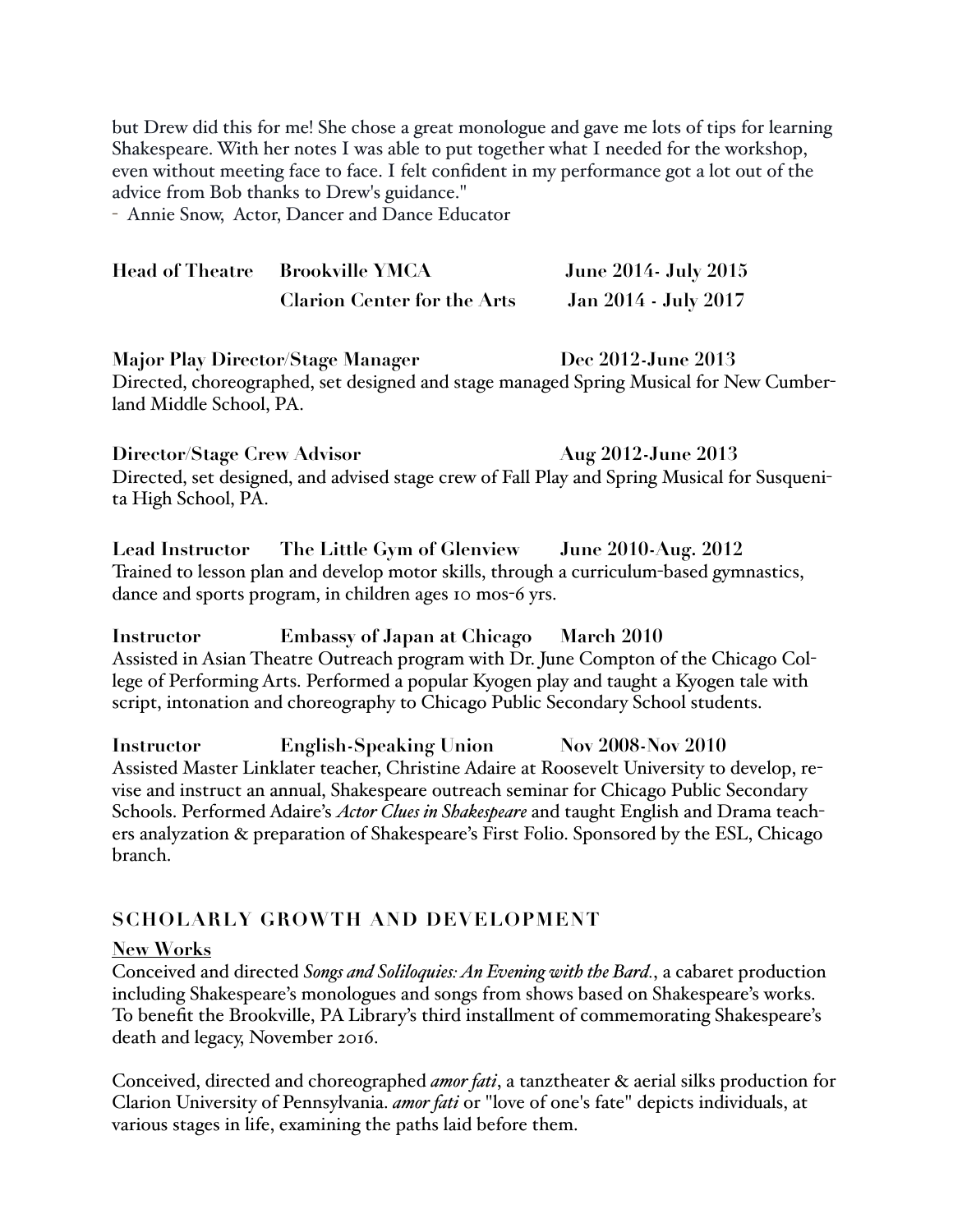Conceived, directed, choreographed and created projection video and stills for *Moving Forward*, a tanztheater production at Clarion University of Pennsylvania. *Moving Forward* explores the human response after a disaster without the use of text.

#### **Curricular**

Developed special topics course, *Creative. Collaborative. Clarion*., for Clarion University. CCPS approved October 10, 2016. Class took place Spring 2017 semester and culminated in class devised project to serve campus and surrounding communities in need. Creative. Collaborative. Clarion., honed skills employers want through theatrical improvisation techniques.

Submitted experimental course, *Dance Artistry*, for Clarion University. CCPS approved March 16, 2015 and class took place Fall 2015 & Fall 2016 semester.

#### **Certifications**

PASSHE Teaching Online Certificate, earned via Kutztown University, Spring 2017 Basic Pass in Single Sword Combat by the SAFD, 2015. Basic Pass in Unarmed Combat by the SAFD, 2015. Mandated and Permissive Reporting in Pennsylvania, University of Pittsburgh C.E.U.

#### **Memberships**

Actor's Equity Association (AEA) member since 2017 APSCUF member since 2014 SAFD: Society of American Fight Directors since 2010 Alpha Psi Omega, Honorary Theatre Fraternity, Alpha Upsilon Chapter since 2006 President: Alpha Psi Omega: Alpha Upsilon Chapter, 2007-2008

**Awards and Scholarships** Roosevelt University -Full Tuition Scholarship -Graduation Flag Carrier for Highest GPA in class

Clarion University -Summa Cum Laude -Daniel Pruehs Memorial Award in Musical Theatre for *Tommy*, 2008. -Mary Louise Pope Memorial Award, 1st recipient, 2007. -Cheri Aharrah Reid Memorial Scholarship, 2006. - 3x Nominee for Irene Ryan Scholarship Competition at KCACTF.

Capital Area School for the Arts -Excellence in Acting Award

**Directing/Choreographing** ALMOST MAINE Fight Consultant

AMOR FATI Conceiver, Director/Choreographer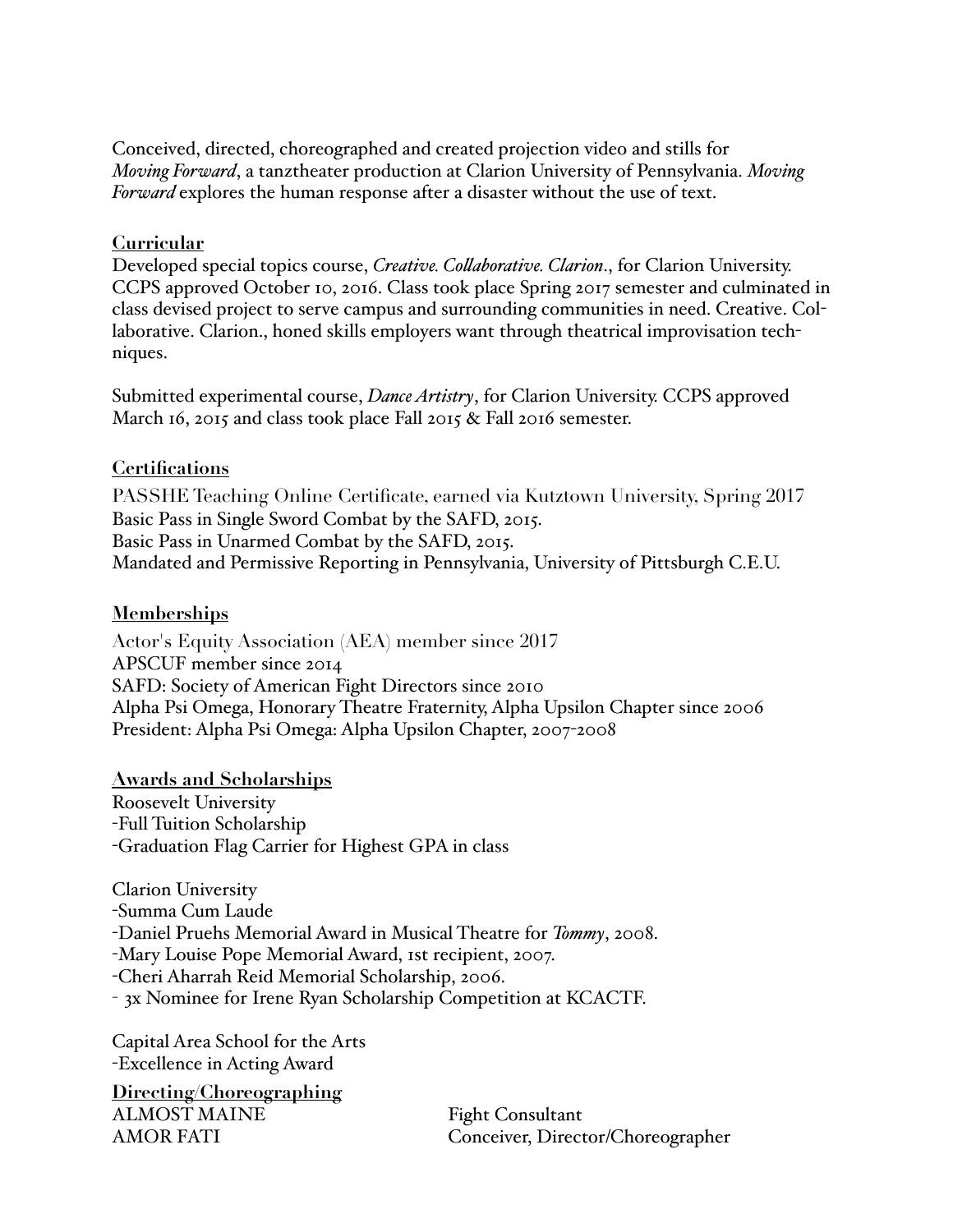| THE LONESOME WEST                                             | <b>Fight Choreographer</b>                    |  |  |
|---------------------------------------------------------------|-----------------------------------------------|--|--|
| <b>MOVING FORWARD</b>                                         | Conceiver, Director/Choreographer/Projections |  |  |
| TAMING OF THE SHREW                                           | Movement/Unarmed Combat Consultant            |  |  |
| THE WEDDING SINGER                                            | Director/Choreographer                        |  |  |
| THE BEST CHRISTMAS                                            | Director/Reader's Theatre Staging             |  |  |
| DISNEY'S HIGH SCHOOL                                          | Director/Choreographer/Stage Manager          |  |  |
| ARSENIC AND OLD LACE*                                         | Director                                      |  |  |
| GODSPELL JR.                                                  | Director/Choreographer                        |  |  |
| <b>SHREK JR.</b>                                              | Director/Choreographer (2017)                 |  |  |
| ALICE IN WONDERLAND JR.                                       | Director/Choreographer                        |  |  |
| HONK! JR.                                                     | Director/Choreographer                        |  |  |
| <b>SIDE BY SIDE</b>                                           | Choreographer                                 |  |  |
| <b>HOW TO SUCCEED</b>                                         | Choreographer (2 productions)                 |  |  |
| LITTLE MARY SUNSHINE                                          | Choreographer                                 |  |  |
| <b>ASSASSINS</b>                                              | Assistant Choreographer/Dance Captain         |  |  |
| THOROUGHLY MODERN                                             | Guest Choreographer                           |  |  |
| *Hershey Theatre Apollo Award Nomination for Outstanding Play |                                               |  |  |
|                                                               |                                               |  |  |

#### THEATRE (Performance)

+Indicates world premiere #Indicates cancellation due to COVID-19

| SISTER ACT (NATIONAL TOUR)# | Ensemble        | Glenn Casale/Robbie Roby/CLO                    |
|-----------------------------|-----------------|-------------------------------------------------|
| <b>GUYS AND DOLLS#</b>      | Agatha          | Mark Madama/Marc Esposito/CLO                   |
| PERKUP PERKUP+#             | Vicki           | Marc Masterson/City Theatre                     |
| <b>FUN HOME</b>             | Alison          | Spencer Whale/Front Porch Theatricals           |
| <b>NOT MEDEA</b>            | Woman           | Allison Weakland/off the WALL                   |
| A MUSICAL CHRISTMAS CAROL   | Peg/Caroler     | Scott Evans/Pittsburgh CLO                      |
| THE DOUBLE-THREAT TRIO+     | Nina            | Scott Weinstein/Pittsburgh CLO                  |
| THE REVOLUTIONISTS          |                 | Marie Antoinette Jade King Carroll/City Theatre |
| <b>A NEW BRAIN</b>          |                 | Lisa Connor McCanlus/Front Porch Theatricals    |
| <b>XANADU</b>               | Melpomone       | Kate Galvin/Pittsburgh CLO                      |
| PUMP BOYS AND DINETTES      |                 | Rhetta Benjamin Endsley Klein/Pittsburgh CLO    |
| THE LAST FIVE YEARS         | Cathy           | Theatre on 3/Sharon, PA                         |
| MID-LIFE! THE CRISIS        | Woman 2         | Theatre on 3/Sharon, PA                         |
| <b>ASSASSINS</b>            | Sara Jane Moore | Reitz Theatre/Dubois, PA                        |
| <b>ANYTHING GOES</b>        | Reno            | Fremont St./Palatine, IL                        |
| <b>HAIRSPRAY</b>            | Pit Singer      | Drury Lane/Oakbrook, IL                         |
| <b>BACHELORETTE</b>         | Becky u/s       | Profiles/Chicago, IL                            |
| DANGEROUS TO OURSELVES      | Ensemble        | Pride Films & Plays/Chicago, IL                 |
| <b>COCK</b>                 | W               | CCPA*                                           |
| <b>SPRING AWAKENING</b>     | Frau Gabor      | <b>CCPA</b>                                     |
| A FLEA IN HER EAR           | Lucienne        | <b>CCPA</b>                                     |
| <b>PERICLES</b>             | Dionyza & Diana | <b>CCPA</b>                                     |
| <b>SCAPINO!</b>             | Zerbinetta      | <b>CCPA</b>                                     |